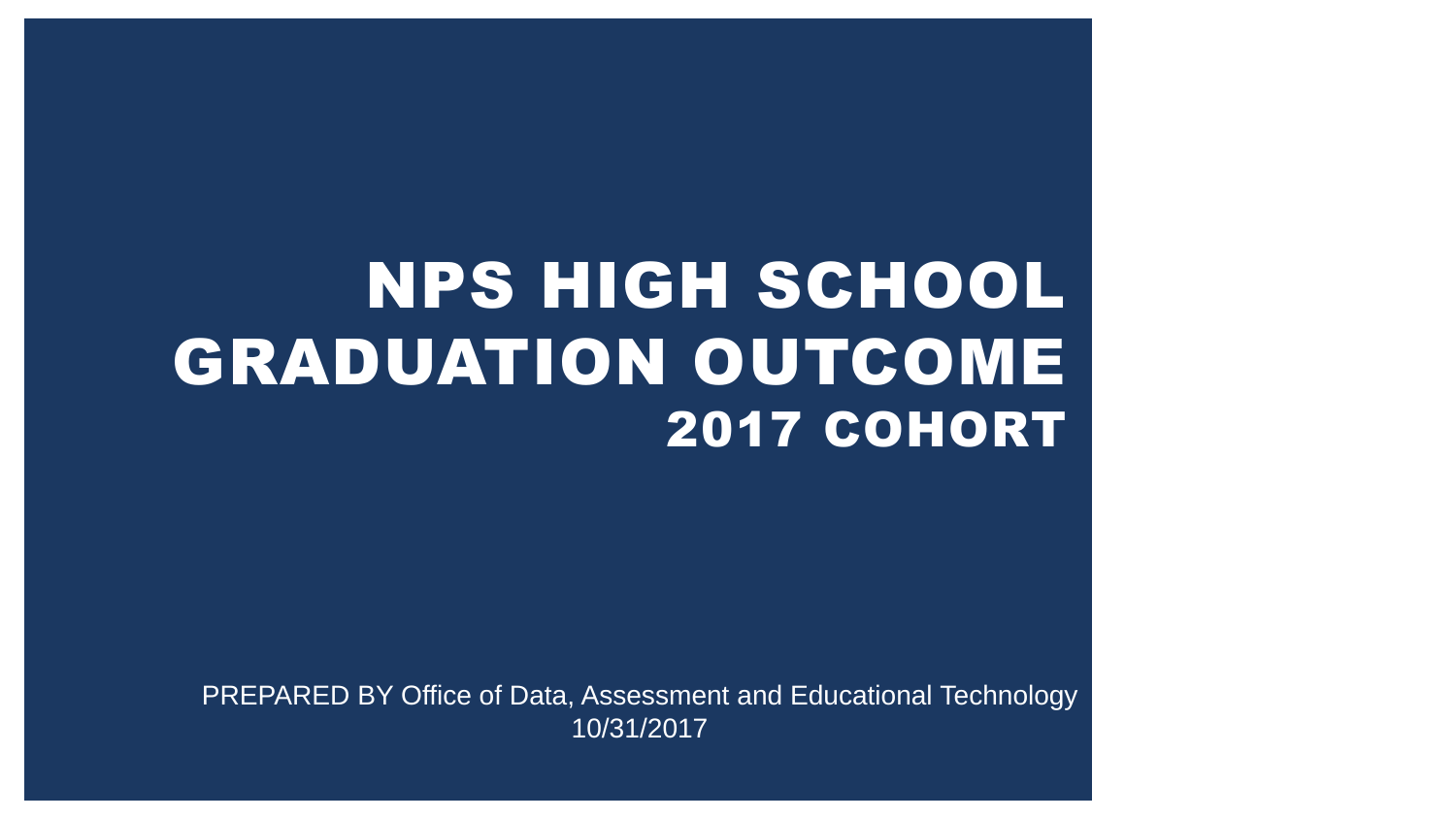# NEW GRADAUTION REQUIREMENTS, NEW SAT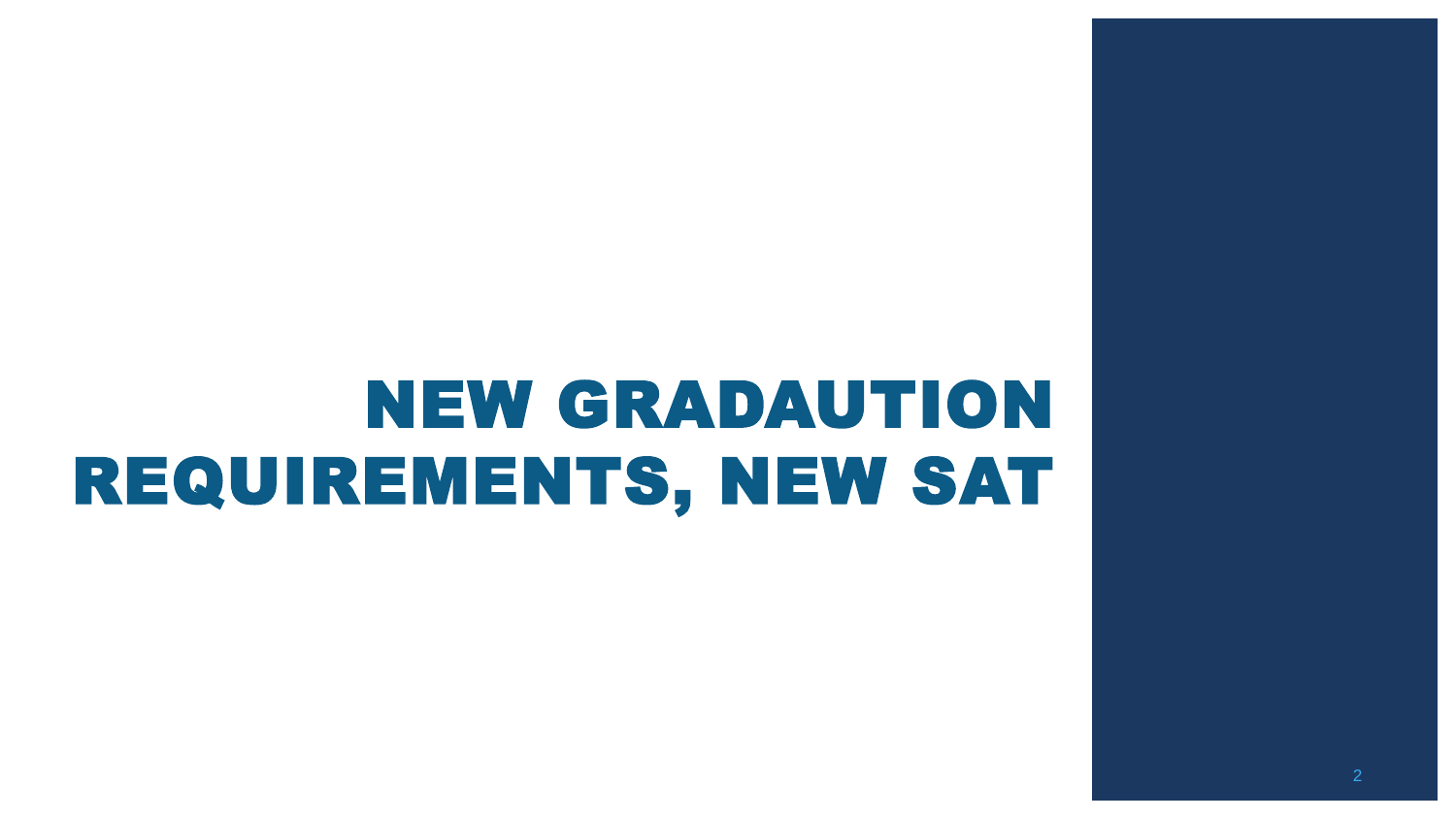#### ELA and Math Assessment Requirements for the Class of 2017

| <b>Three Pathways</b><br><b>Available</b>                                                           | English Language Arts (ELA)                                                                                                                                                                                                                                                                                                                                                                                                                                                                                                 | <b>Mathematics</b>                                                                                                                                                                                                                                                                                                                                                                                           |
|-----------------------------------------------------------------------------------------------------|-----------------------------------------------------------------------------------------------------------------------------------------------------------------------------------------------------------------------------------------------------------------------------------------------------------------------------------------------------------------------------------------------------------------------------------------------------------------------------------------------------------------------------|--------------------------------------------------------------------------------------------------------------------------------------------------------------------------------------------------------------------------------------------------------------------------------------------------------------------------------------------------------------------------------------------------------------|
| First<br>Pathway<br><b>Take and Pass</b><br>a PARCC Test                                            | PARCC ELA Grade 9 >= 750 (Level 4)<br>PARCC ELA Grade 10 >=750 (Level 4)<br>PARCC ELA Grade 11 >= 725 (Level 3)                                                                                                                                                                                                                                                                                                                                                                                                             | PARCC Algebra I >= 750 (Level 4)<br>PARCC Geometry >= 725 (Level 3)<br>PARCC Algebra II >= 725 (Level 3)                                                                                                                                                                                                                                                                                                     |
| Second<br>Pathway<br><b>Take and Pass</b><br>one of the<br><b>Alternative</b><br><b>Assessments</b> | SAT Critical Reading (taken before 3/1/16) >= 400<br>SAT Evidence-Based Reading and Writing Section<br>(taken 3/1/16 or later) >= 450<br>SAT Reading Test (taken 3/1/16 or later) >= 22<br>ACT Reading or ACT PLAN Reading* >= 16<br>Accuplacer WritePlacer >= 6<br>Accuplacer WritePlacer ESL >= 4<br>PSAT10 Reading or PSAT/NMSQT Reading<br>(taken before 10/1/15) >= 40<br>PSAT10 Reading or PSAT/NMSQT Reading<br>(taken 10/1/15 or later) >= 22<br>ACT Aspire Reading* >= 422<br><b>ASVAB-AFQT Composite &gt;= 31</b> | SAT Math (taken before 3/1/16) >= 400<br>SAT Math Section (taken 3/1/16 or later) >= 440<br>SAT Math Test (taken 3/1/16 or later) >= 22<br>ACT or ACT PLAN* Math >= 16<br>Accuplacer Elementary Algebra >= 76<br>PSAT10 Math or PSAT/NMSQT Math<br>(taken before 10/1/15) >= 40<br>PSAT10 Math or PSAT/NMSQT Math<br>(taken 10/1/15 or later) >= 22<br>ACT Aspire Math* >= 422<br>ASVAB-AFQT Composite >= 31 |
| Third<br>Pathway                                                                                    | Meet the criteria of the NJDOE Portfolio Appeal for ELA                                                                                                                                                                                                                                                                                                                                                                                                                                                                     | Meet the criteria of the NJDOE Portfolio Appeal for Math                                                                                                                                                                                                                                                                                                                                                     |

**Portfolio Appeals** 

THERE ARE A NUMBER OF WAYS A STUDENT COULD GRADUATE FROM HIGH **SCHOOL** 

3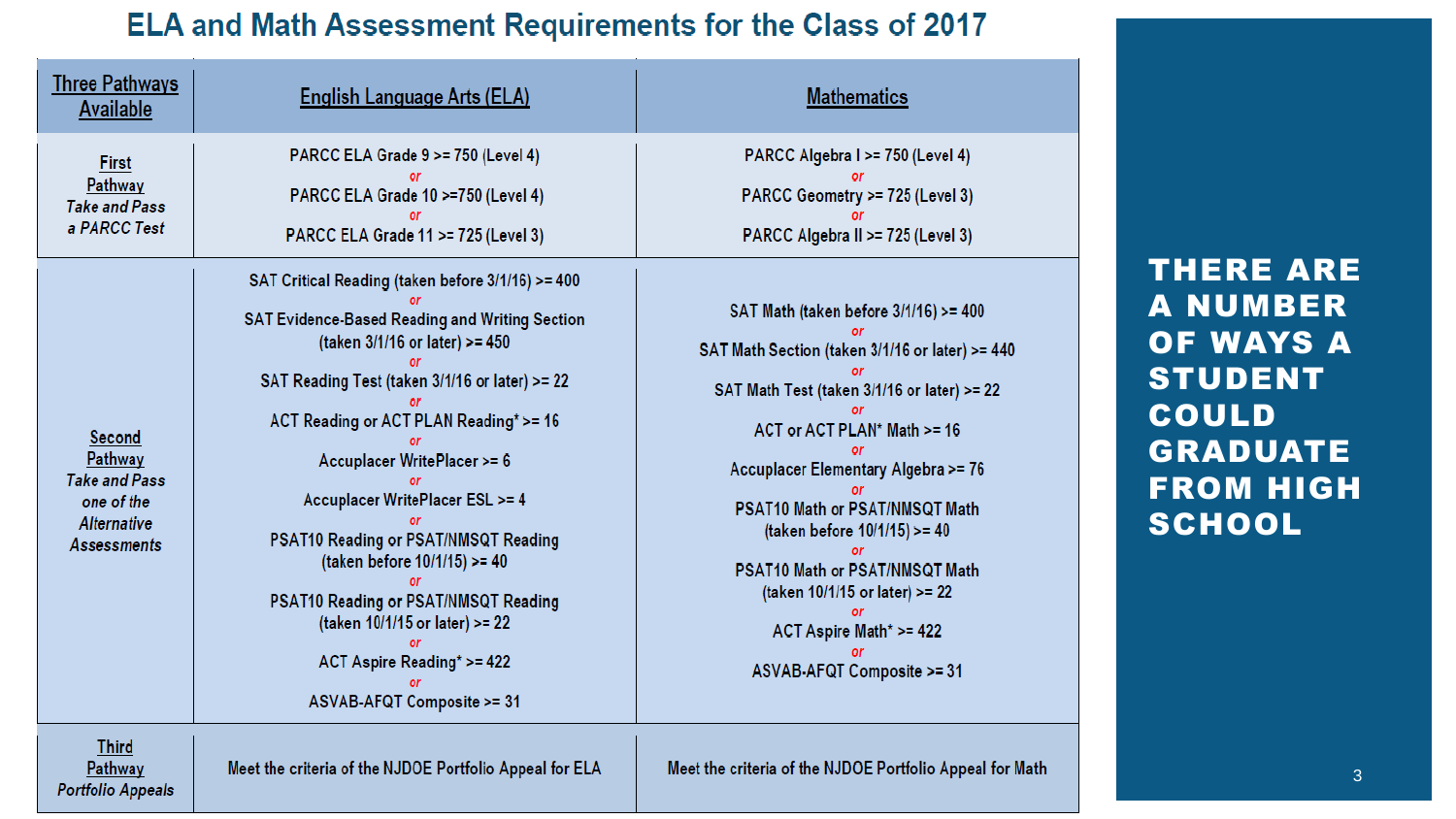#### **ELA and Math Assessment Requirements for the Class of 2018**

| <u>Three Pathways</u><br><b>Available</b>                                                           | <b>English Language Arts (ELA)</b>                                                                                                                                                                                                                                                                                                                                                                                                                                     | <b>Mathematics</b>                                                                                                                                                                                                                                                                                                                                                                                                     |
|-----------------------------------------------------------------------------------------------------|------------------------------------------------------------------------------------------------------------------------------------------------------------------------------------------------------------------------------------------------------------------------------------------------------------------------------------------------------------------------------------------------------------------------------------------------------------------------|------------------------------------------------------------------------------------------------------------------------------------------------------------------------------------------------------------------------------------------------------------------------------------------------------------------------------------------------------------------------------------------------------------------------|
| <b>First</b><br>Pathway<br><b>Take and Pass</b><br>a PARCC Test                                     | PARCC ELA Grade 9 >= 750 (Level 4)<br>PARCC ELA Grade 10 >=750 (Level 4)<br>PARCC ELA Grade 11 >= 725 (Level 3)<br>SAT Critical Reading (taken before 3/1/16) >= 400                                                                                                                                                                                                                                                                                                   | PARCC Algebra I >= 750 (Level 4)<br>PARCC Geometry >= 725 (Level 3)<br>PARCC Algebra II >= 725 (Level 3)                                                                                                                                                                                                                                                                                                               |
| Second<br>Pathway<br><b>Take and Pass</b><br>one of the<br><b>Alternative</b><br><b>Assessments</b> | SAT Evidence-Based Reading and Writing Section<br>(taken 3/1/16 or later) >= 450<br>SAT Reading Test (taken 3/1/16 or later) >= 22<br>ACT Reading or ACT PLAN Reading* >= 16<br>Accuplacer WritePlacer >= 6<br>Accuplacer WritePlacer ESL >= 4<br>PSAT10 Reading or PSAT/NMSQT Reading<br>(taken before 10/1/15) >= 40<br>PSAT10 Reading or PSAT/NMSQT Reading<br>(taken 10/1/15 or later) >= 22<br>ACT Aspire Reading* >= 422<br><b>ASVAB-AFQT Composite &gt;= 31</b> | SAT Math (taken before 3/1/16) >= 400<br>SAT Math Section (taken 3/1/16 or later) >= 440<br>SAT Math Test (taken 3/1/16 or later) >= 22<br>ACT or ACT PLAN* Math >= 16<br>Accuplacer Elementary Algebra >= 76<br>PSAT10 Math or PSAT/NMSQT Math<br>(taken before 10/1/15) >= 40<br>PSAT10 Math or PSAT/NMSQT Math<br>(taken 10/1/15 or later) >= 22<br>ACT Aspire Math* >= 422<br><b>ASVAB-AFQT Composite &gt;= 31</b> |
| <b>The County</b>                                                                                   |                                                                                                                                                                                                                                                                                                                                                                                                                                                                        |                                                                                                                                                                                                                                                                                                                                                                                                                        |

THERE ARE A NUMBER OF WAYS A STUDENT COULD GRADUATE FROM HIGH **SCHOOL** 

**Third** Pathway **Portfolio Appeals** 

Meet the criteria of the NJDOE Portfolio Appeal for ELA

Meet the criteria of the NJDOE Portfolio Appeal for Math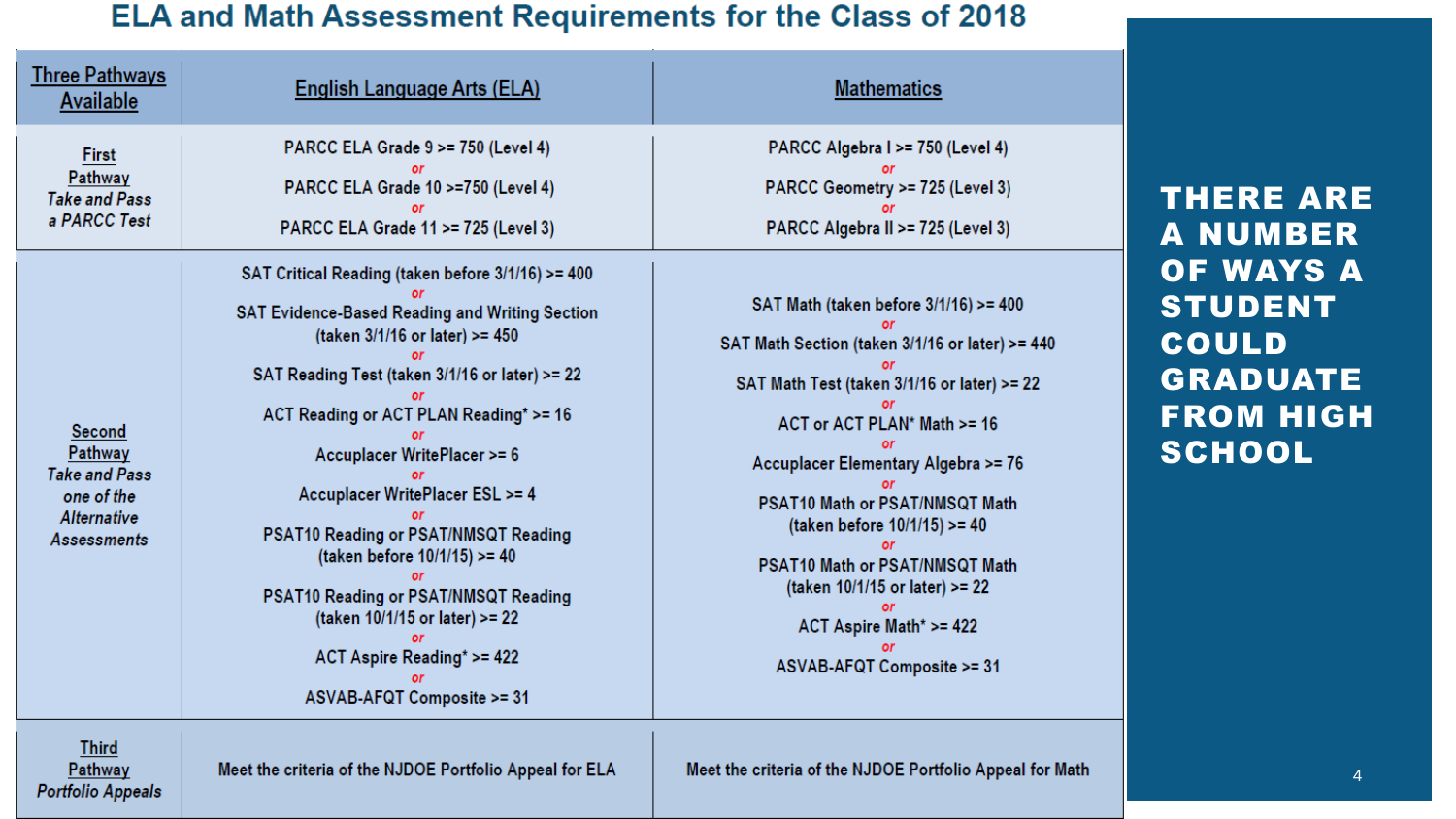# DIFFERENCE BETWEEN NEW AND OLD SAT

|                           | Pre-March-2016 SAT                                                                                                                                                                                                                     | <b>New SAT</b>                                                                                                                                                                                                                                                                                                                          |  |
|---------------------------|----------------------------------------------------------------------------------------------------------------------------------------------------------------------------------------------------------------------------------------|-----------------------------------------------------------------------------------------------------------------------------------------------------------------------------------------------------------------------------------------------------------------------------------------------------------------------------------------|--|
| <b>Testing Time</b>       | 3 hours and 45 minutes                                                                                                                                                                                                                 | 3 hours (plus 50 minutes for the Essay [optional])                                                                                                                                                                                                                                                                                      |  |
| <b>Components</b>         | 1. Critical Reading<br>2.Writing<br>3. Mathematics<br>4.Essay                                                                                                                                                                          | 1. Evidence-Based Reading and Writing<br><b>Reading Test</b><br>$\bullet$<br>Writing and Language Test<br>$ 2$ . Math<br>3.Essay (optional)                                                                                                                                                                                             |  |
| <b>Important Features</b> | •Emphasis on general reasoning skills<br>•Emphasis on vocabulary, often in limited contexts<br>•Complex scoring (a point for a correct answer and a<br>deduction for an incorrect answer; blank responses<br>have no impact on scores) | •Focus on the knowledge, skills, and understandings<br>that research has identified as most important for<br>college and career readiness and success<br>•Greater emphasis on the meaning of words in<br>extended contexts and on how word choice shapes<br>meaning, tone, and impact<br>•Rights-only scoring (no penalty for guessing) |  |
| <b>Essay</b>              | •Required and given at the beginning of the SAT<br>•25 minutes to write the essay<br>•Tests writing skill; students take a position on a<br>presented issue                                                                            | .Optional and given at the end of the SAT;<br>postsecondary institutions determine whether they<br>will require the Essay for admission<br>.50 minutes to write the essay<br>.Tests reading, analysis, and writing skills; students<br>produce a written analysis of a provided source text                                             |  |
| <b>Score Reporting</b>    | Scale ranging from 600 to 2400<br>•Scale ranging from 200 to 800 for Critical Reading;<br>200 to 800 for Mathematics; 200 to 800 for Writing<br>•Essay results scaled to multiple-choice Writing                                       | •Scale ranging from 400 to 1600<br>*Scale ranging from 200 to 800 for Evidence-Based<br>Reading and Writing; 200 to 800 for Math; 2 to 8 on<br>each of three dimensions for Essay<br>•Essay results reported separately                                                                                                                 |  |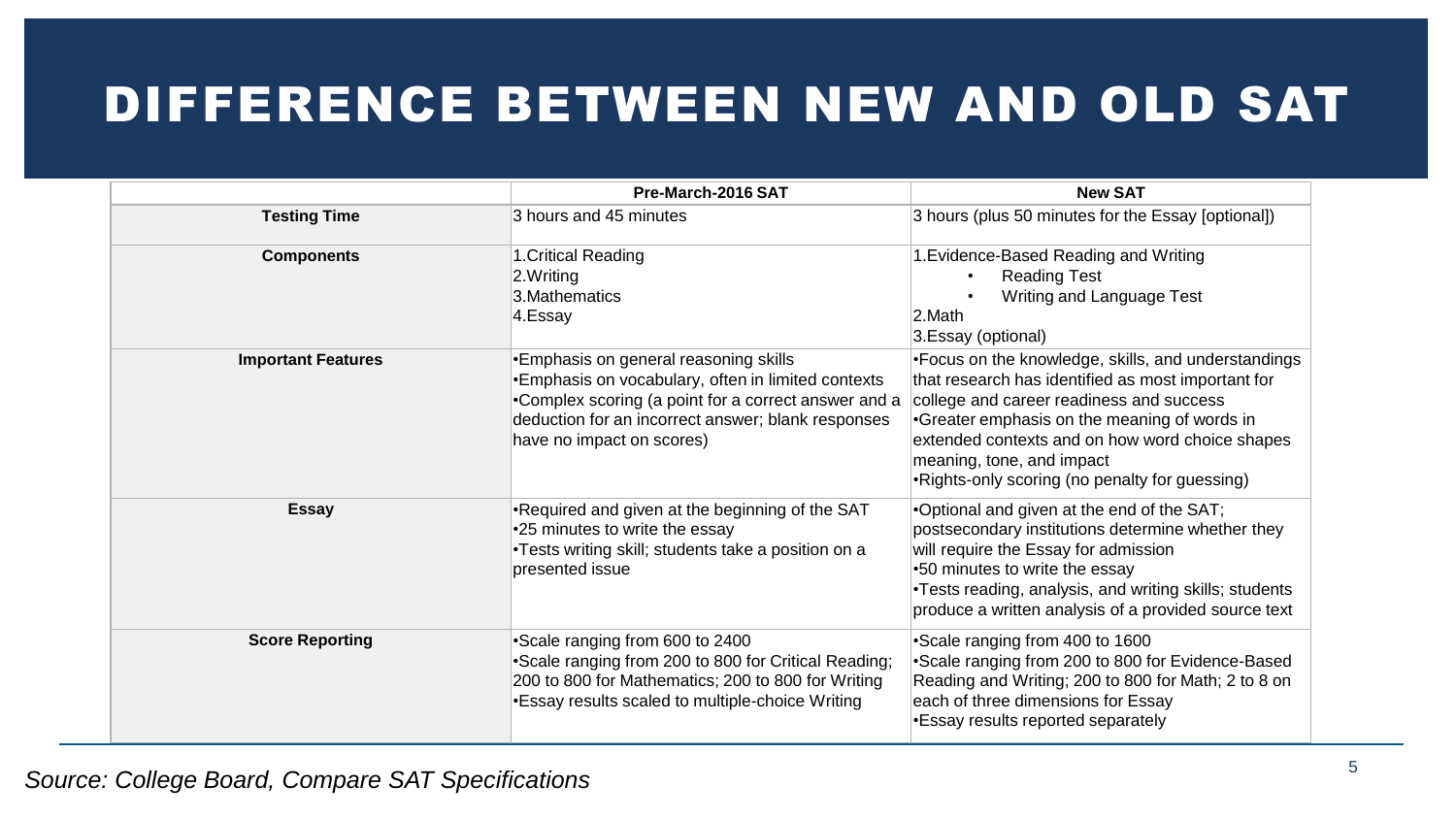# 4 YEAR GRADUATION RATE SUMMARY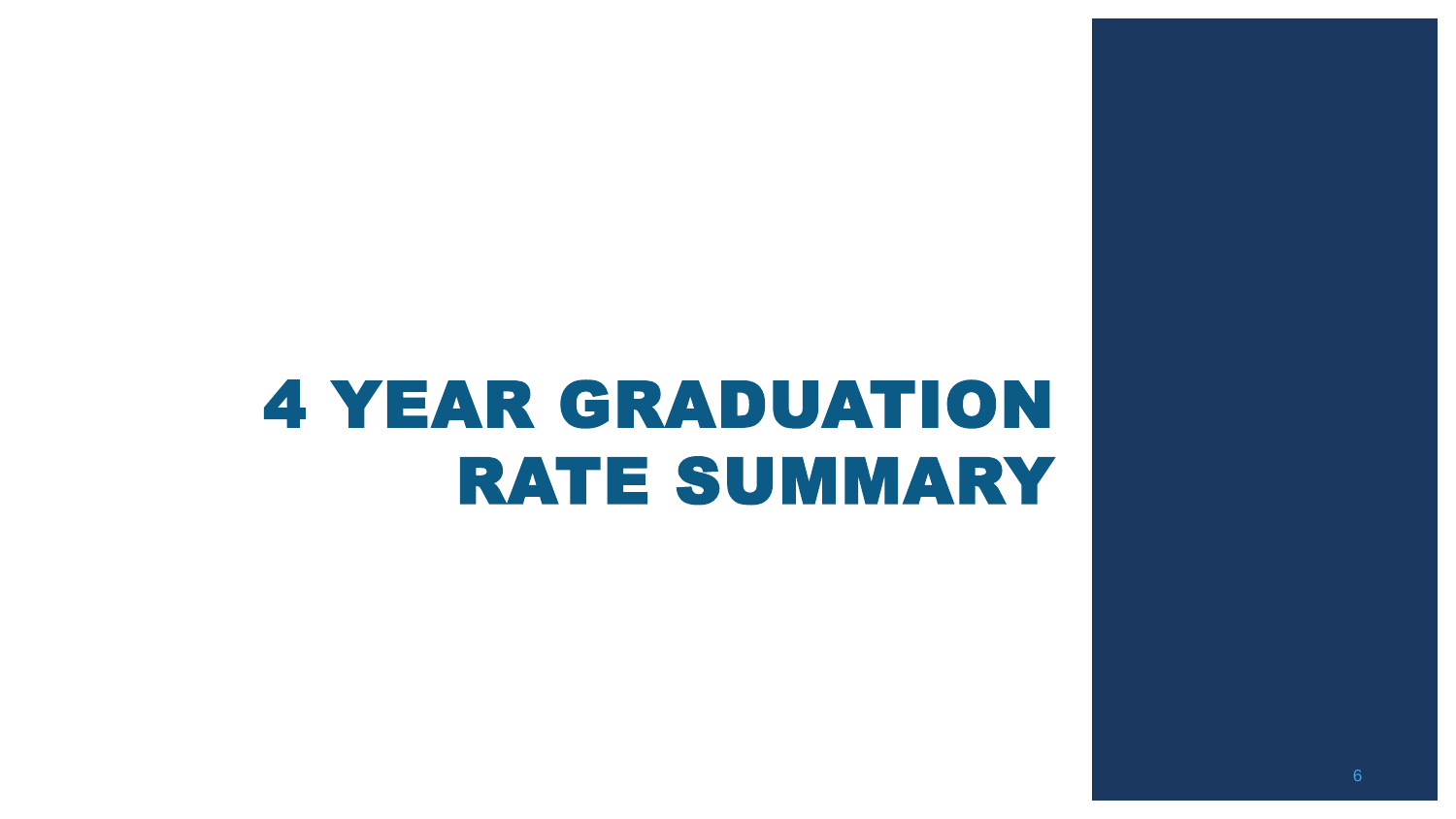# IN SIX YEARS, NPS 4 YEAR GRADUATION RATE GREW BY 17 PERCENTAGE POINTS

#### **NPS 4 Year Graduation Rate**



| 2010-11 | 2011-12   2012-13   2013-14 |  |  | 2014-15   2015-16 |  | 2016-17 |
|---------|-----------------------------|--|--|-------------------|--|---------|
|---------|-----------------------------|--|--|-------------------|--|---------|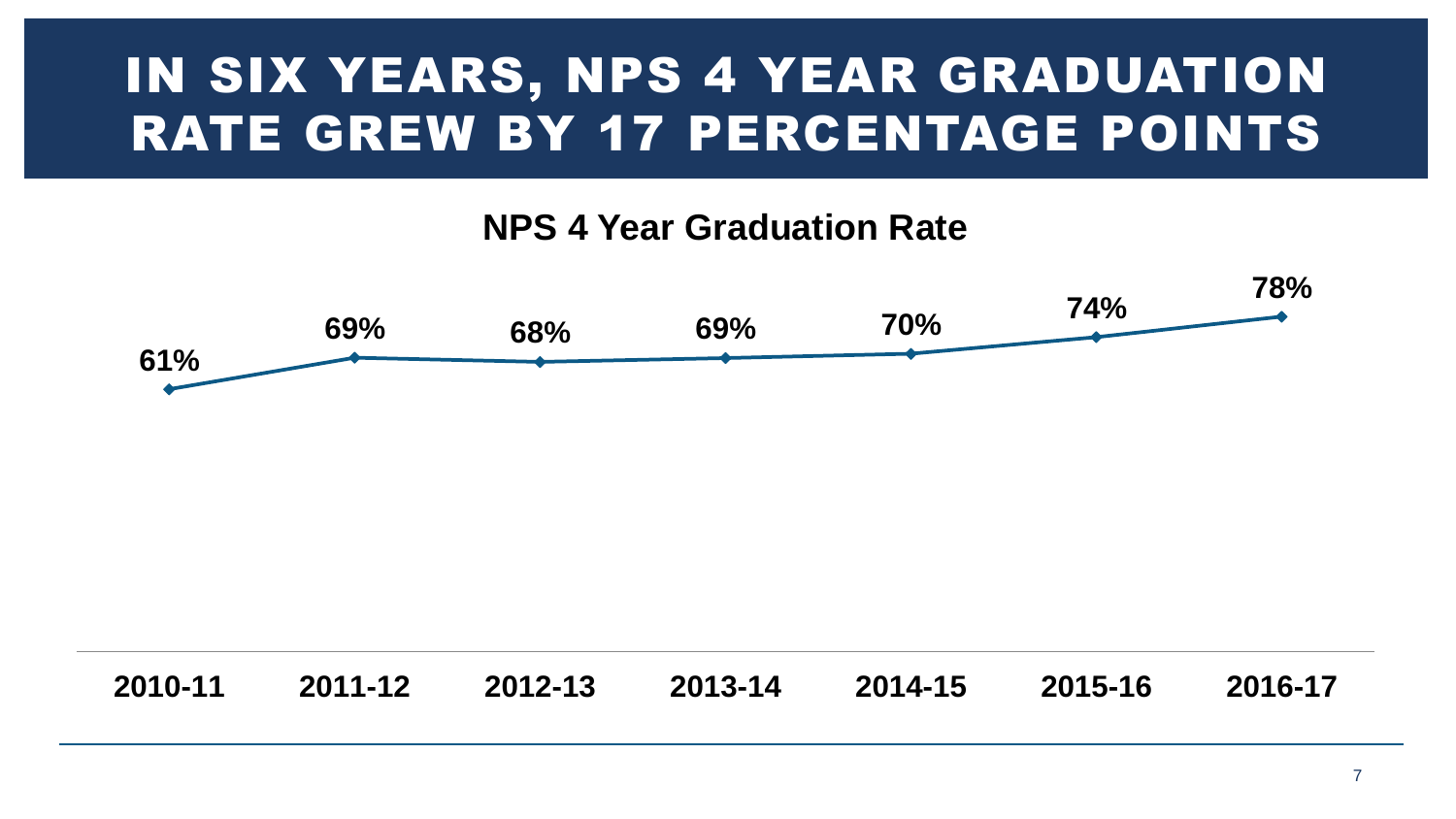### MAGNET HS 7 YEAR TREND



District line represents the average of NPS students attending either a Magnet or Comprehensive school.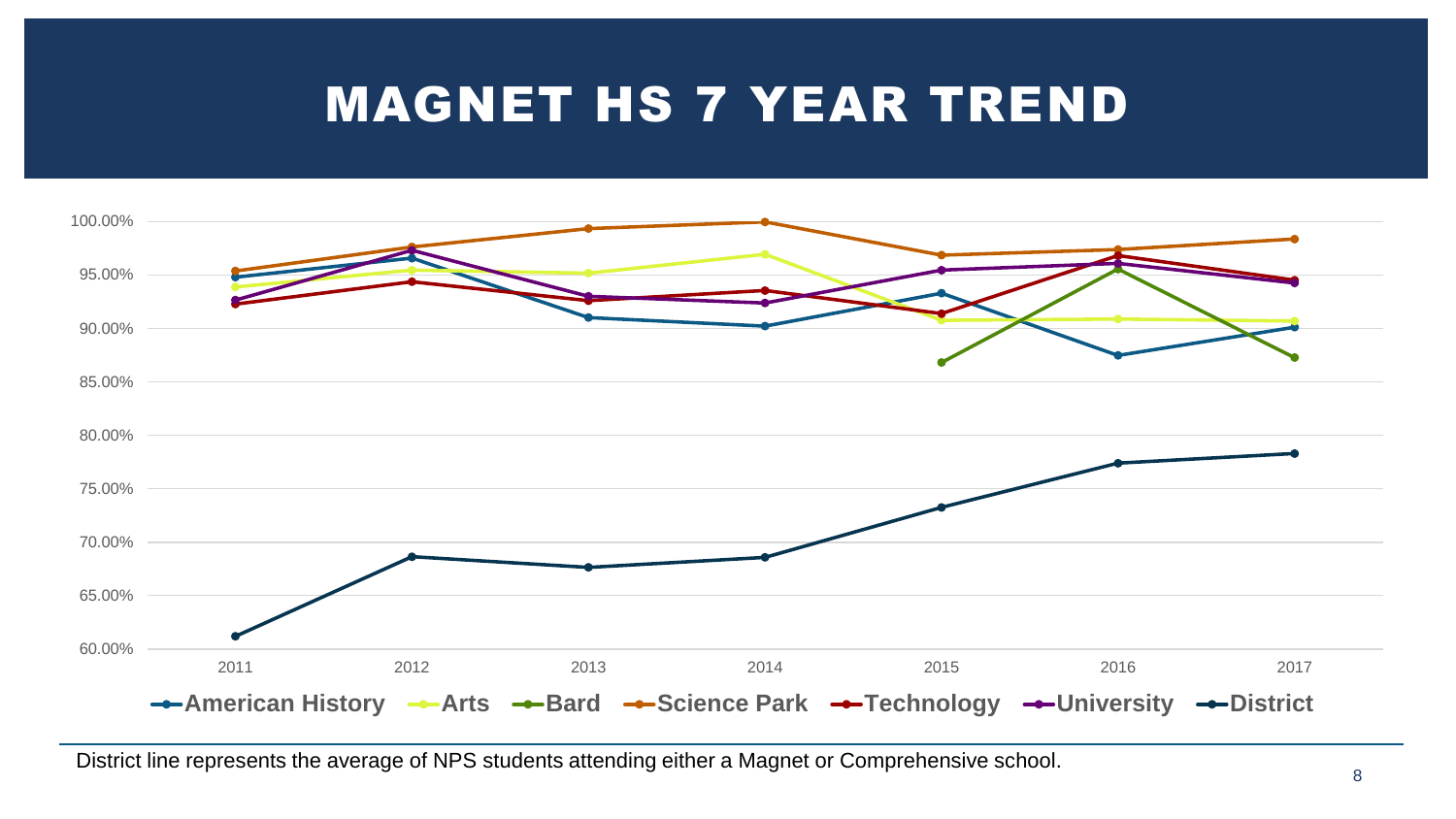### COMPREHENSIVE HS 7 YEAR TREND



West Side, Newark Vocational, and Newark Early College are all represented in the West Side data.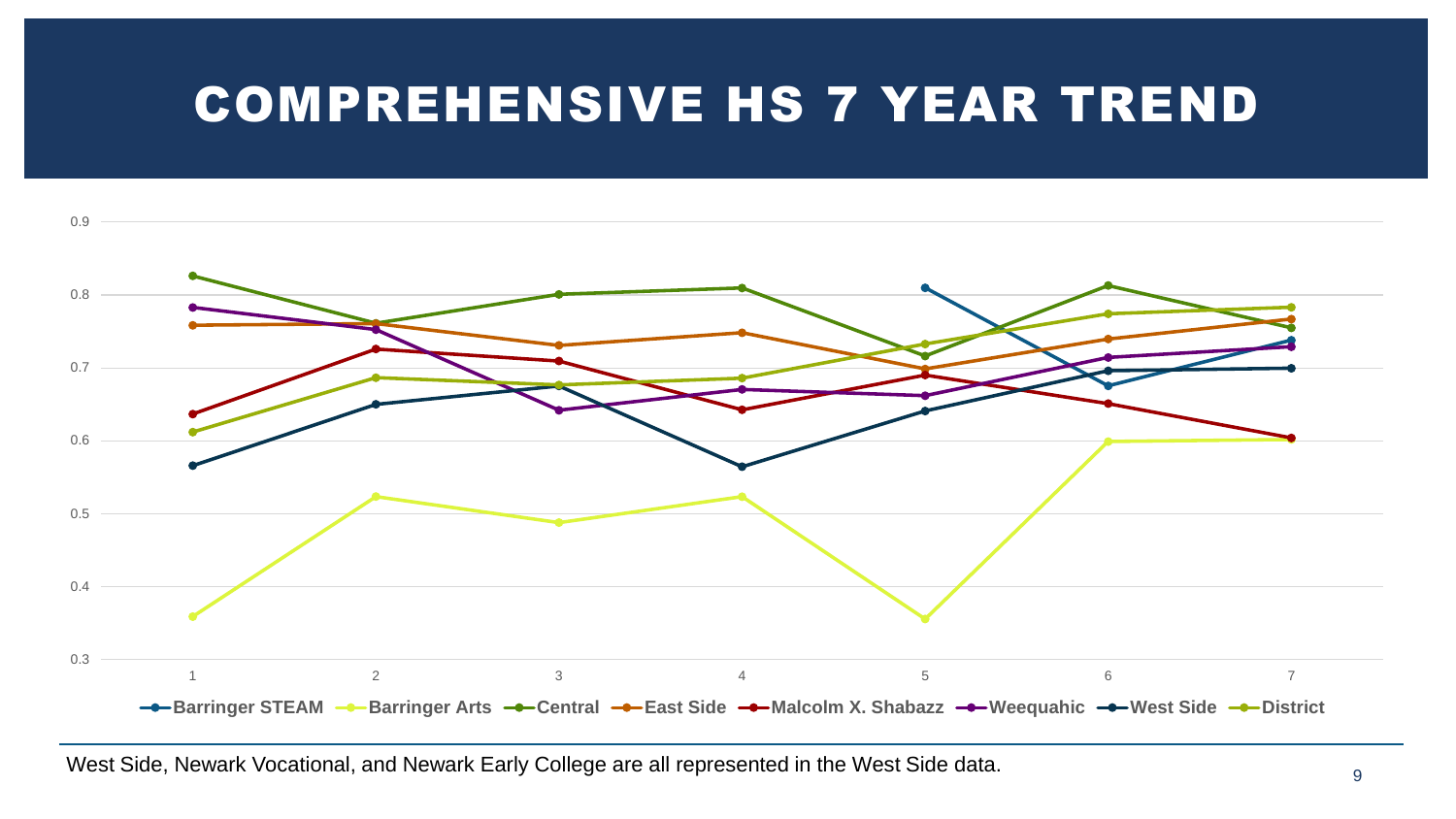### MAGNET HS 3 YEAR GRADUATION RATES

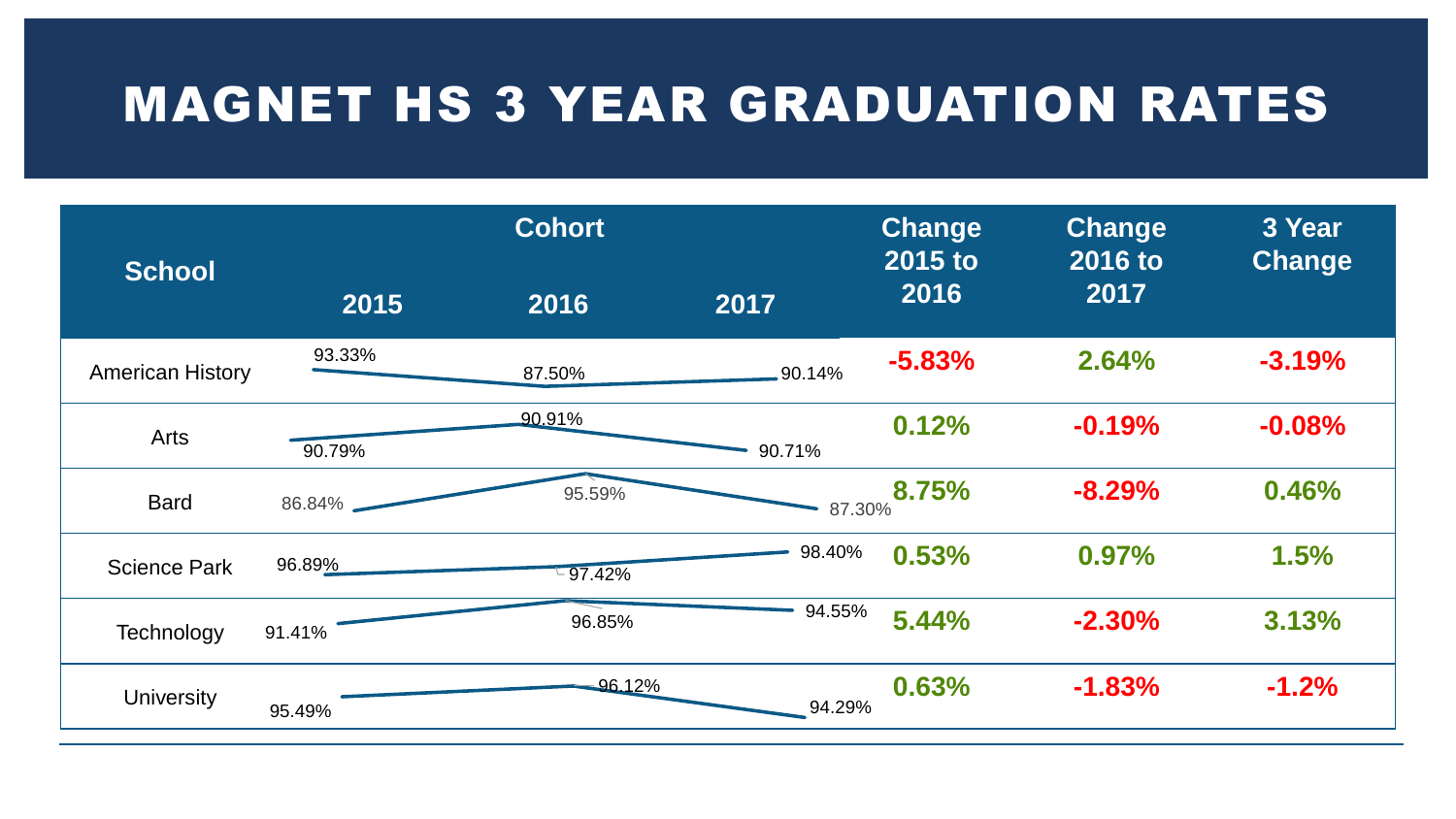# COMPREHENSIVE HS 3 YEAR GRADUATION RATES



\*Data for West Side is based on Newark Vocational and Newark Early College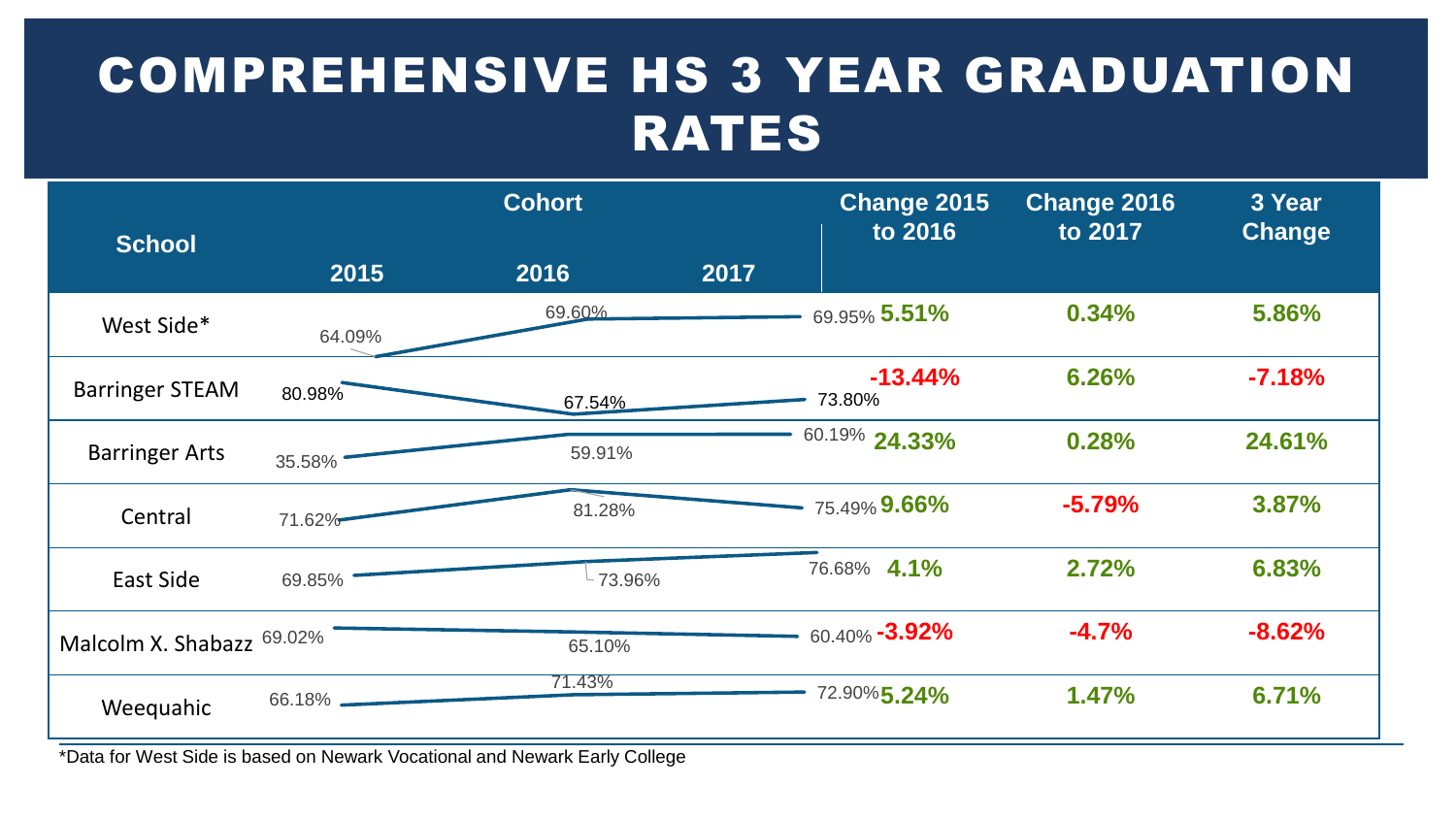## MAGNET HS GRADUATION RATE COMPARISON

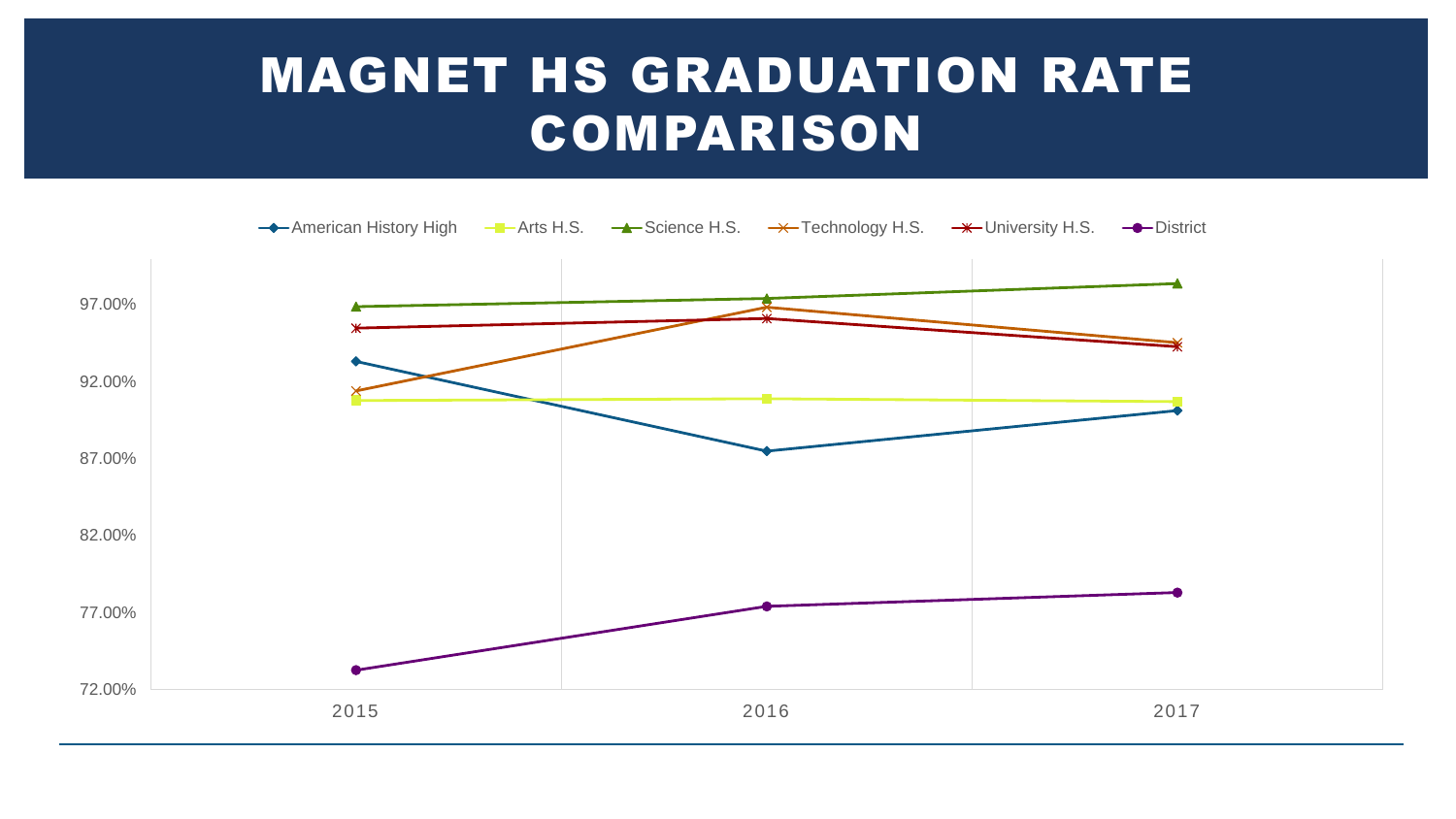# COMPREHENSIVE HS GRADUATION RATE COMPARISON

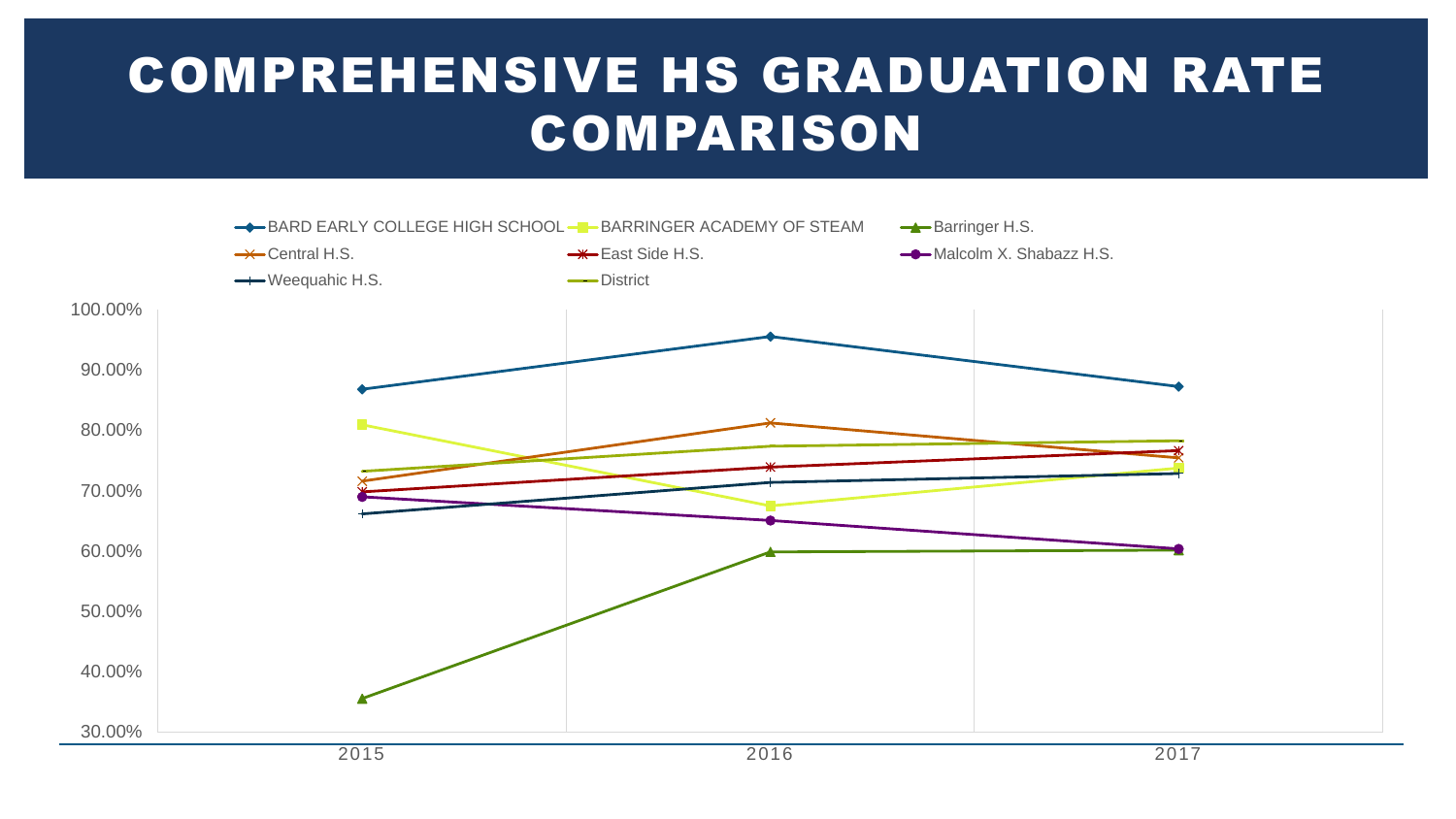### GRADUATION RATES ETHNICITY

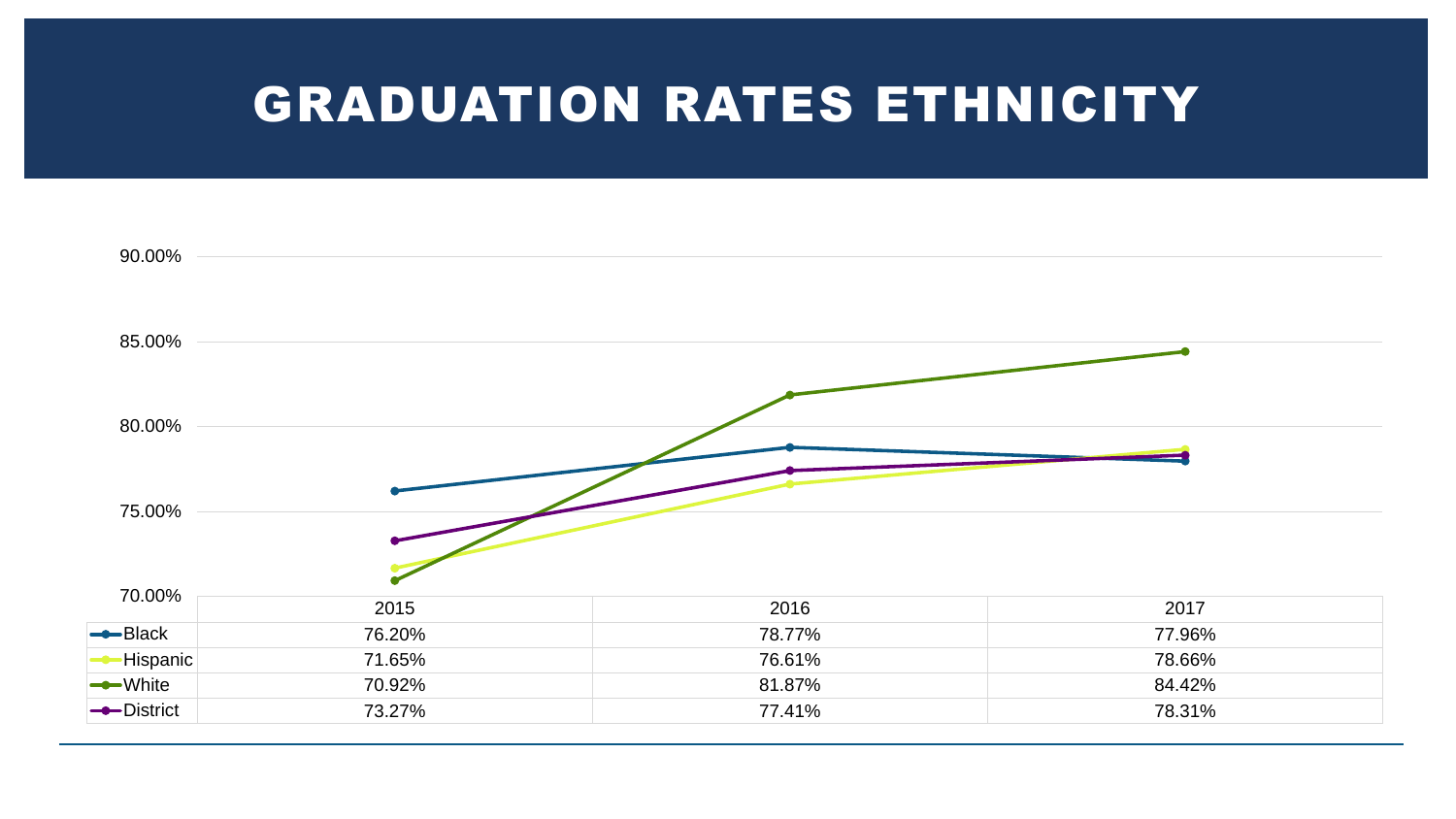#### GRADUATION RATES LEP

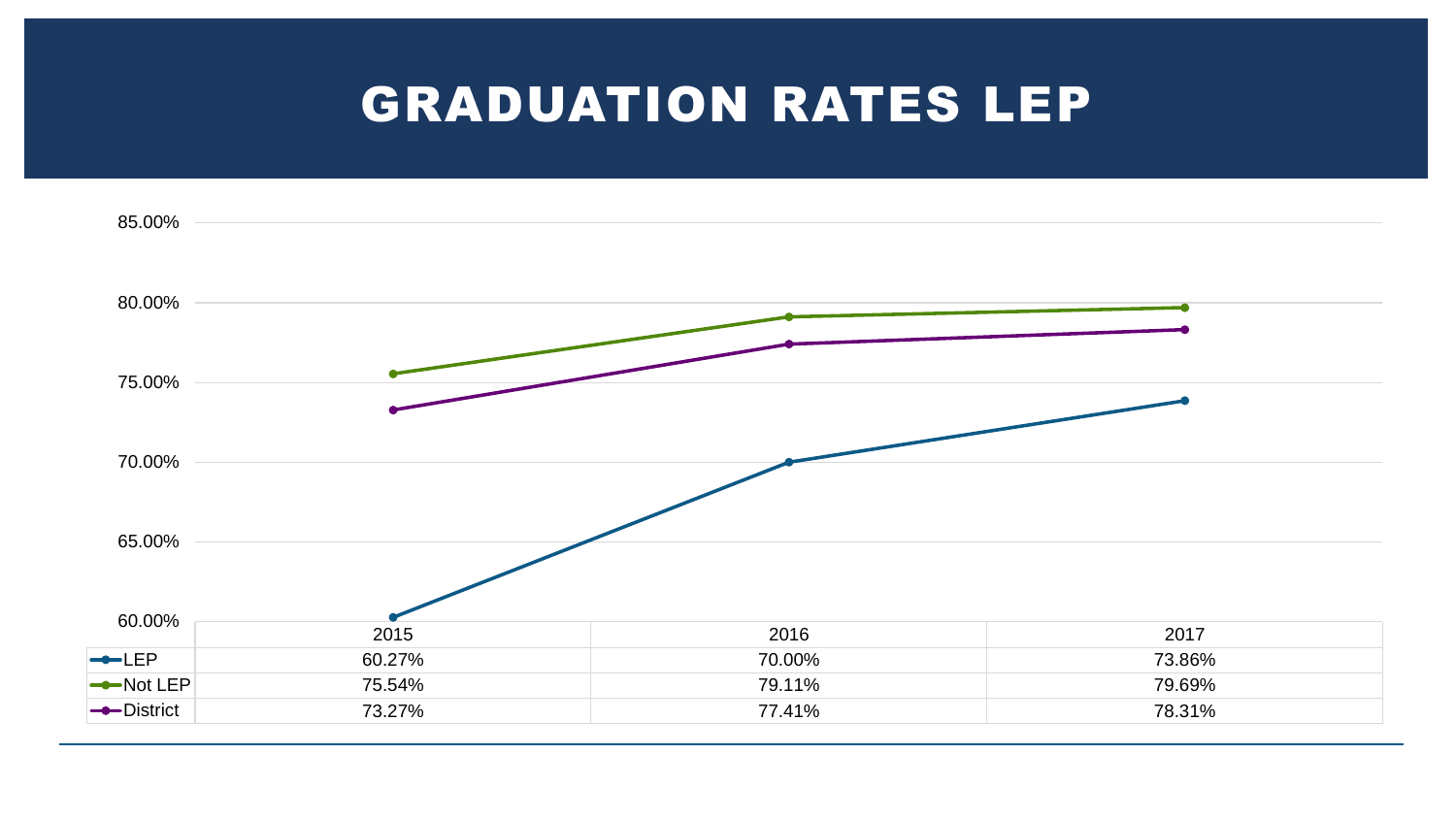### GRADUATION RATES SPECIAL EDUCATION

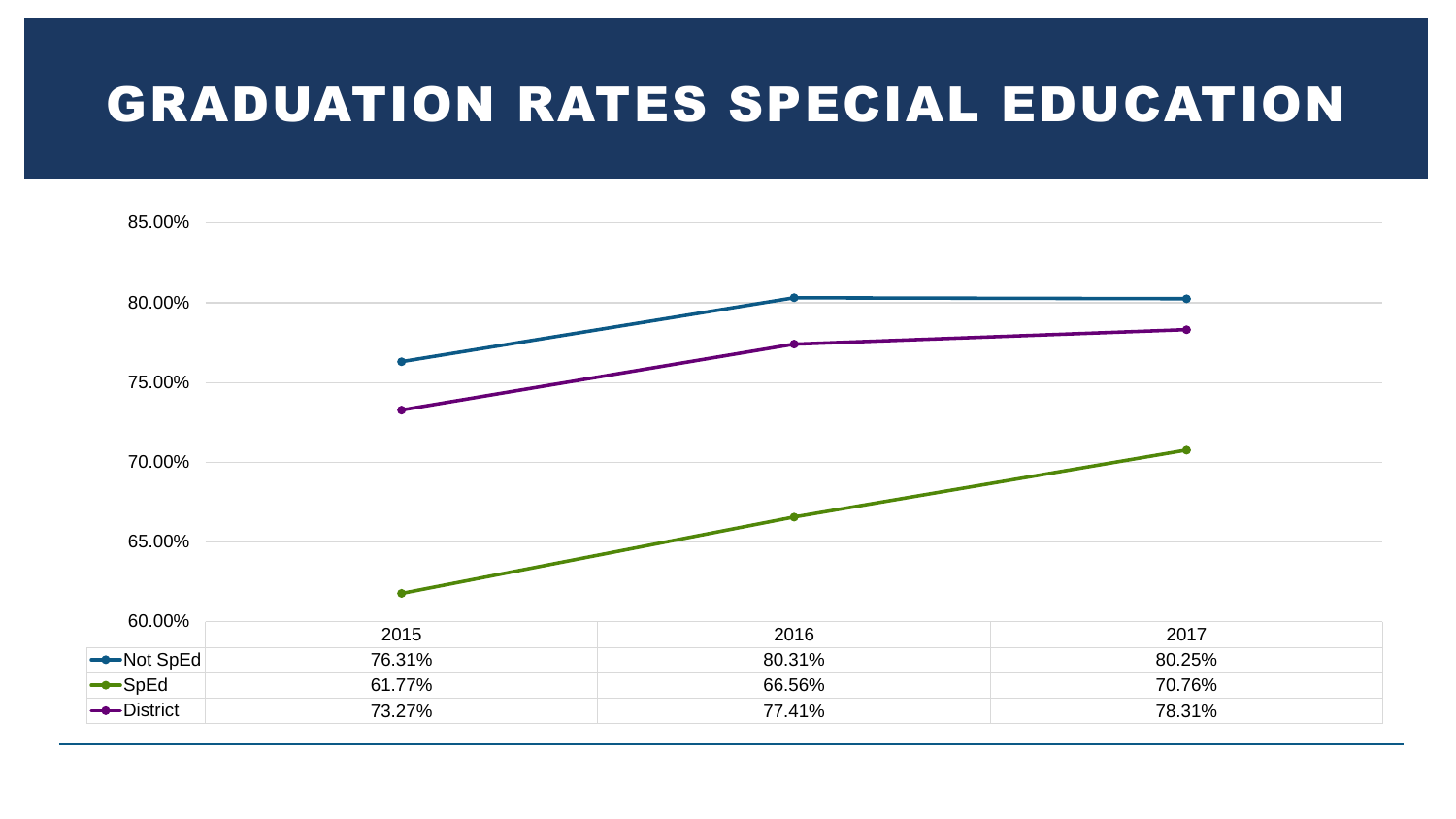### GRADUATION RATES LUNCH STATUS



| 70.00%          |        |        |        |  |
|-----------------|--------|--------|--------|--|
|                 | 2015   | 2016   | 2017   |  |
| $\rightarrow$ F | 73.27% | 77.59% | 78.97% |  |
| $-N$            | 73.81% | 75.74% | 78.79% |  |
| $\rightarrow R$ | 83.24% | 91.08% | 81.10% |  |
| -District       | 73.27% | 77.41% | 78.31% |  |

Please note, that on average only 130 students a year qualify for reduced lunch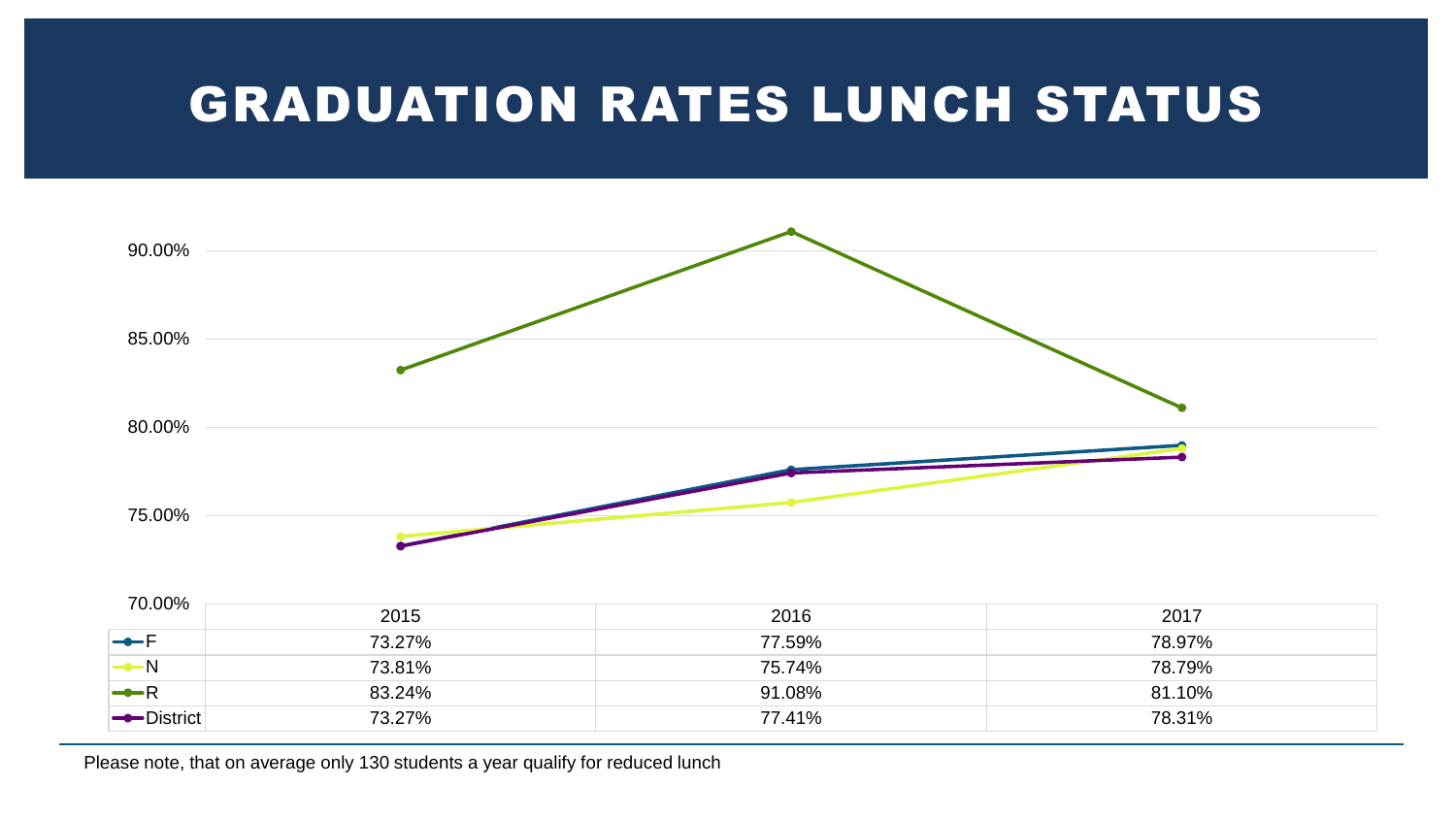# 2017 COHORT ANALYSIS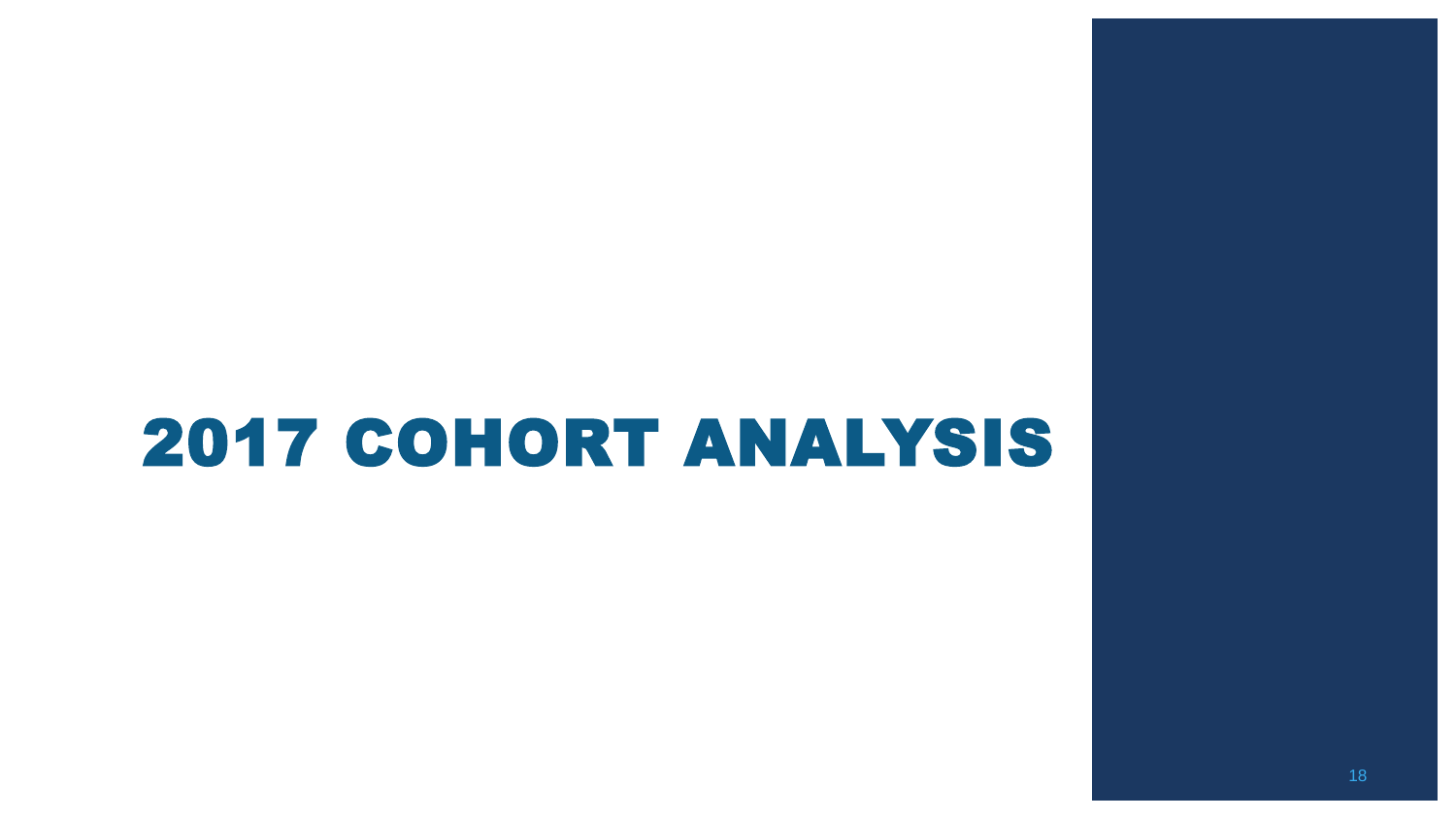## 2017 COHORT FOUR YEAR OUTCOME

#### **2017 Cohort Four Year Outcome**

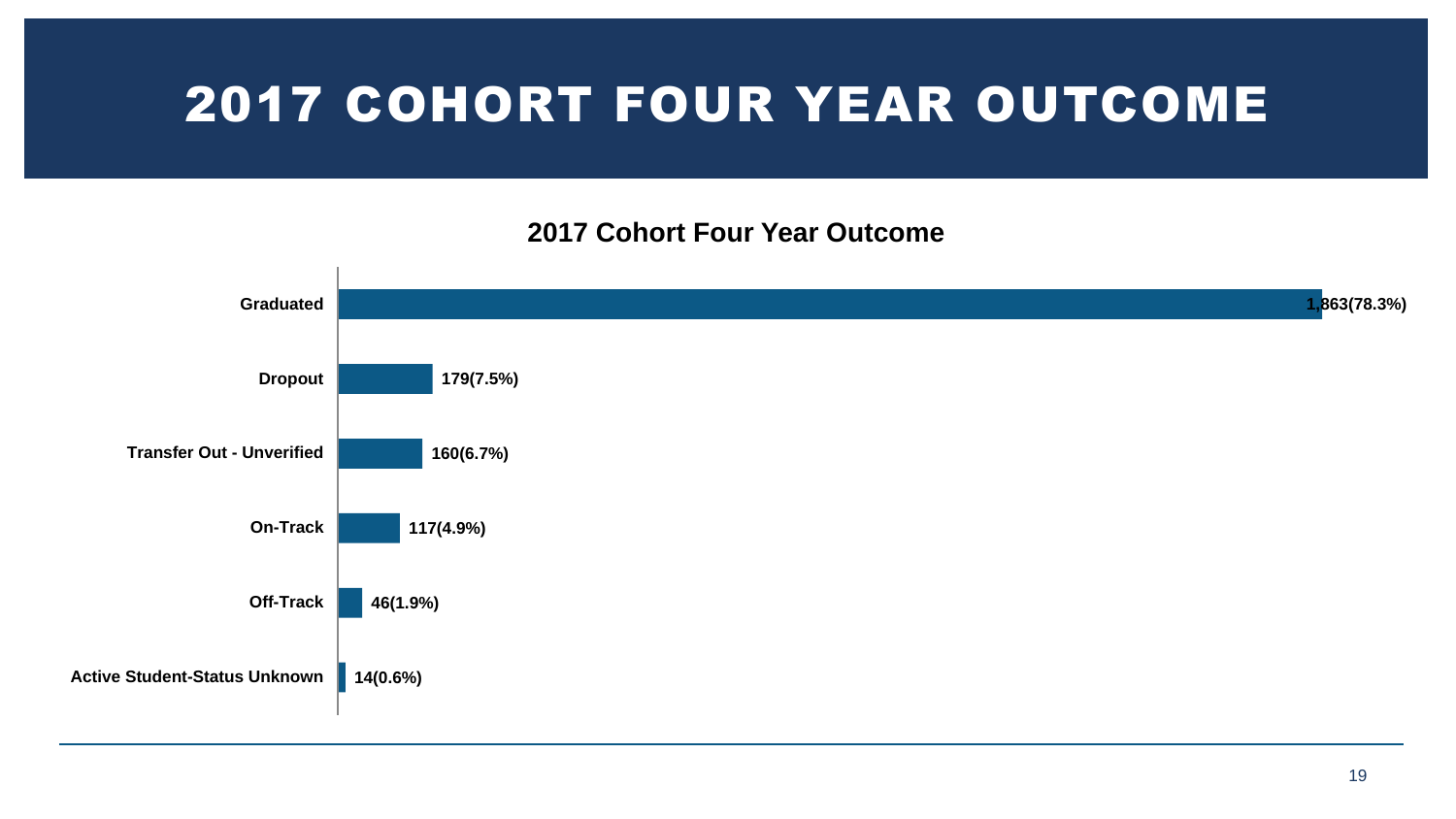## NPS 2017 COHORT GRADUATES BY GRADUATION PATHWAY

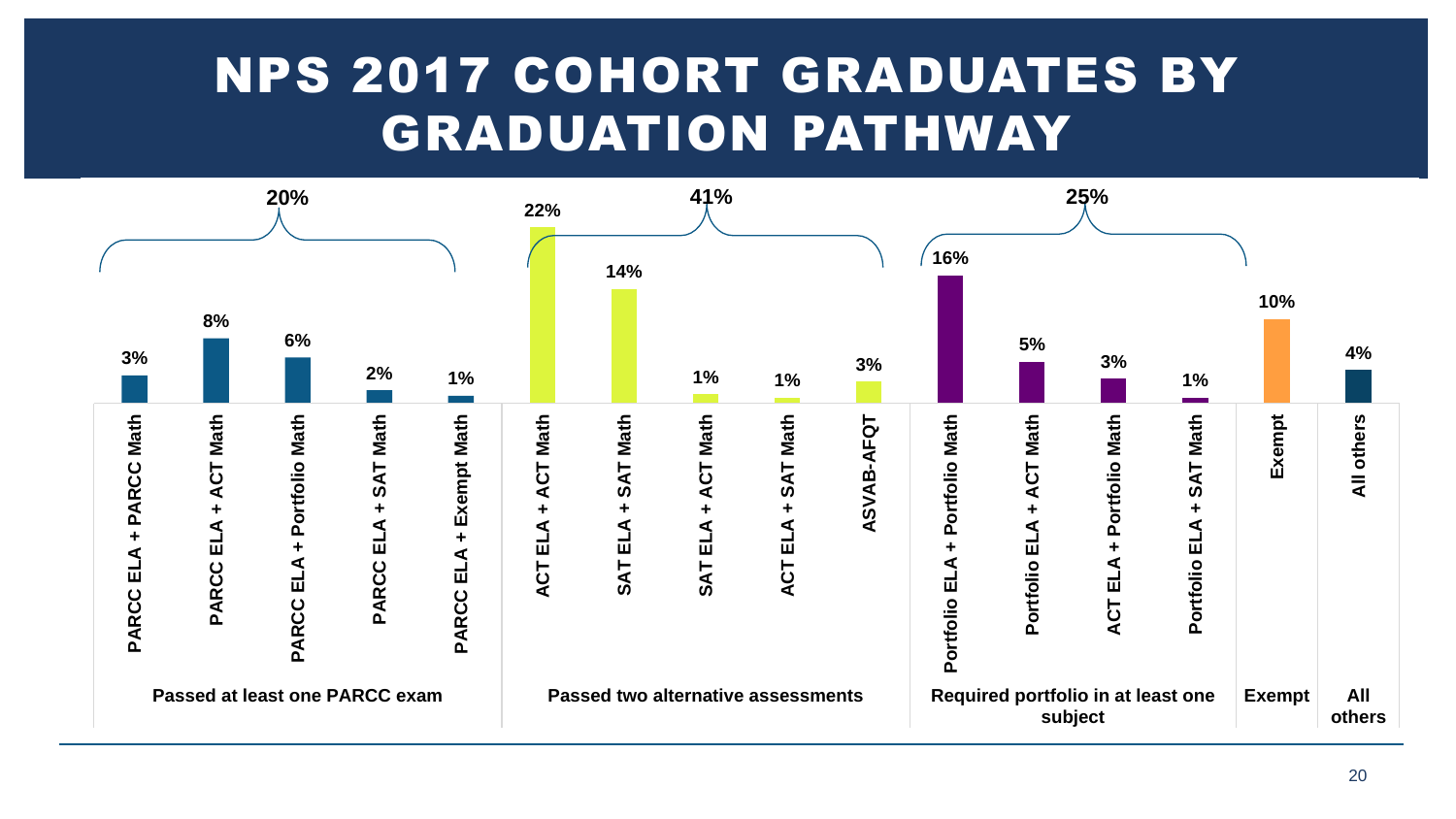# NPS 2017 COHORT GRADUATES BY GRADUATION PATHWAY



- **ACT ELA + ACT Math**
- **Portfolio ELA + Portfolio Math**
- **SAT ELA + SAT Math**
- **Exempt**
- **PARCC ELA + ACT Math**
- **PARCC ELA + Portfolio Math**
- **Portfolio ELA + ACT Math**
- **All others**
- **PARCC ELA + PARCC Math**
- **ACT ELA + Portfolio Math**
- **ASVAB-AFQT**
- **PARCC ELA + SAT Math**
- **SAT ELA + ACT Math**
- **Exempt ELA + ACT Math**
- **PARCC ELA + Exempt Math**
- **ACT ELA + SAT Math**
- **Portfolio ELA + SAT Math**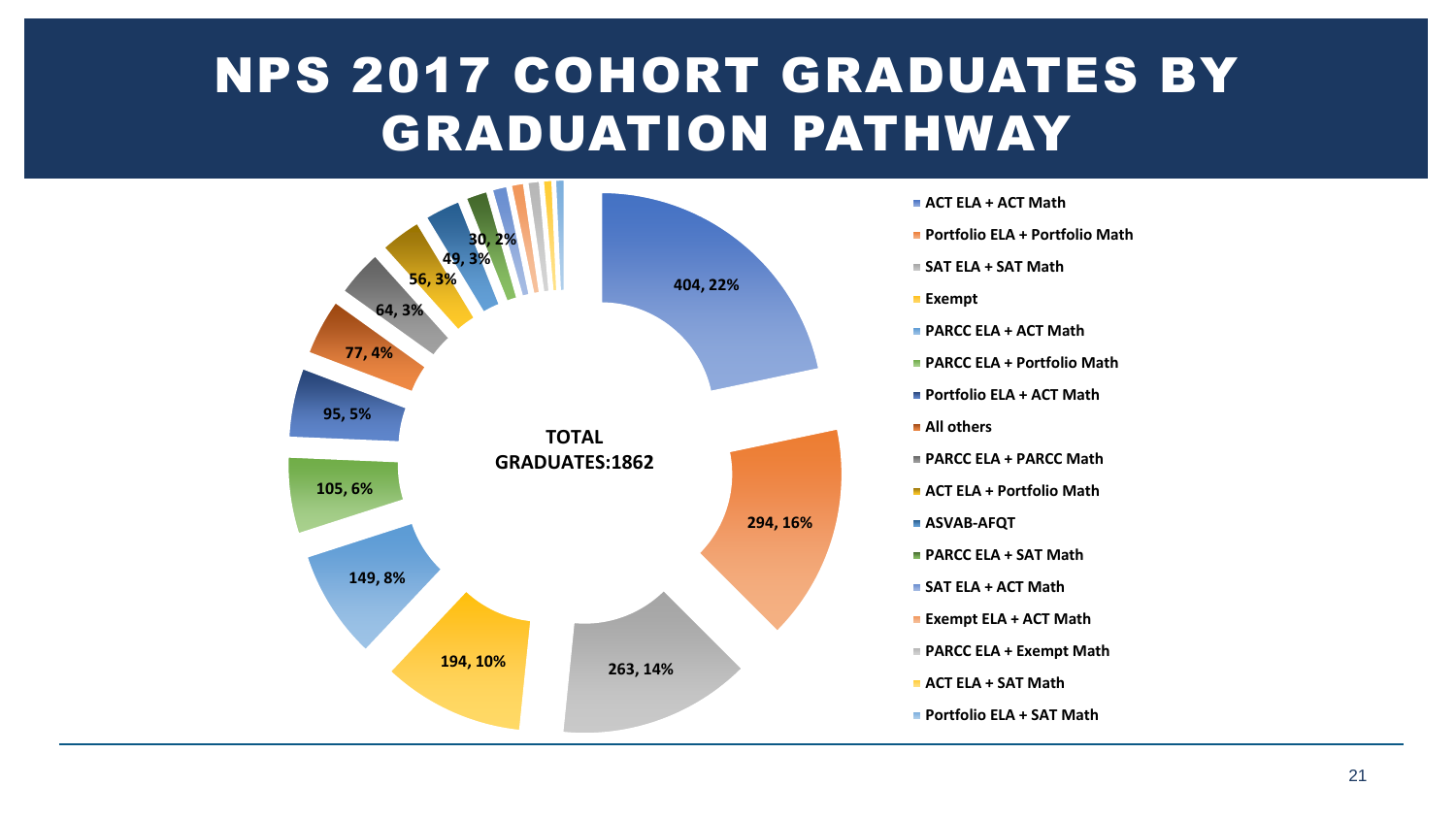#### GRADUATION PATHWAY COMPARISON COMPREHENSIVE VS. MAGNET HIGH SCHOOLS

|                      | <b>Comprehensive High Schools</b> | <b>Magnet High Schools</b>   | <b>All High Schools</b>      |
|----------------------|-----------------------------------|------------------------------|------------------------------|
| Top 1 Pathway        | Portfolio(23%)                    | $ACT$ Both $(41%)$           | $ACT$ Both $(22%)$           |
| Top 2 Pathway        | IEP Exempt(14%)                   | SAT Both(36%)                | Portfolio (16%)              |
| Top 3 Pathway        | ACT Both(12%)                     | PARCC_ELA+ACT_Math(6%)       | SAT Both(14%)                |
| Top 4 Pathway        | PARCC_ELA+ACT_Math(9%)            | PARCC_ELA+portfolio_Math(3%) | IEP Exempt(10%)              |
| Top 5 Pathway        | PARCC_ELA+portfolio_Math(7%)      | SAT_ELA+ACT_Math(2%)         | PARCC_ELA+ACT_Math(8%)       |
| Top 6 Pathway        | portfolio_ELA+ACT_Math(7%)        | IEP Exempt $(2%)$            | PARCC_ELA+portfolio_Math(6%) |
| <b>Top 7 Pathway</b> | PARCC Both(5%)                    | ACT_ELA+SAT_Math(2%)         | portfolio_ELA+ACT_Math(5%)   |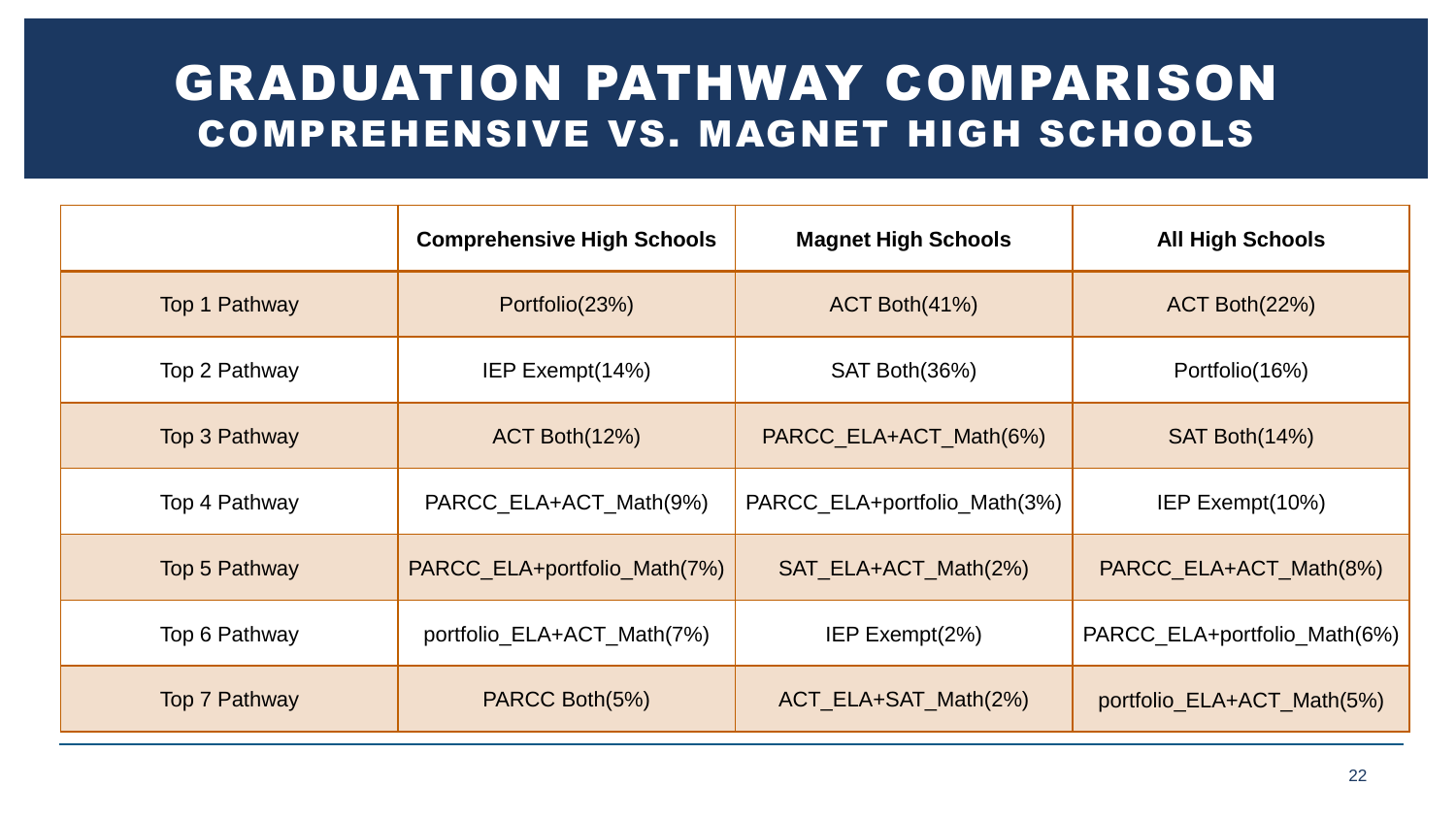#### 2017 COHORT EARNED CREDITS – NON GRADUATES



■ 84% of the 2017 cohort students who did not graduate on time earned less than 120 credits required to graduate.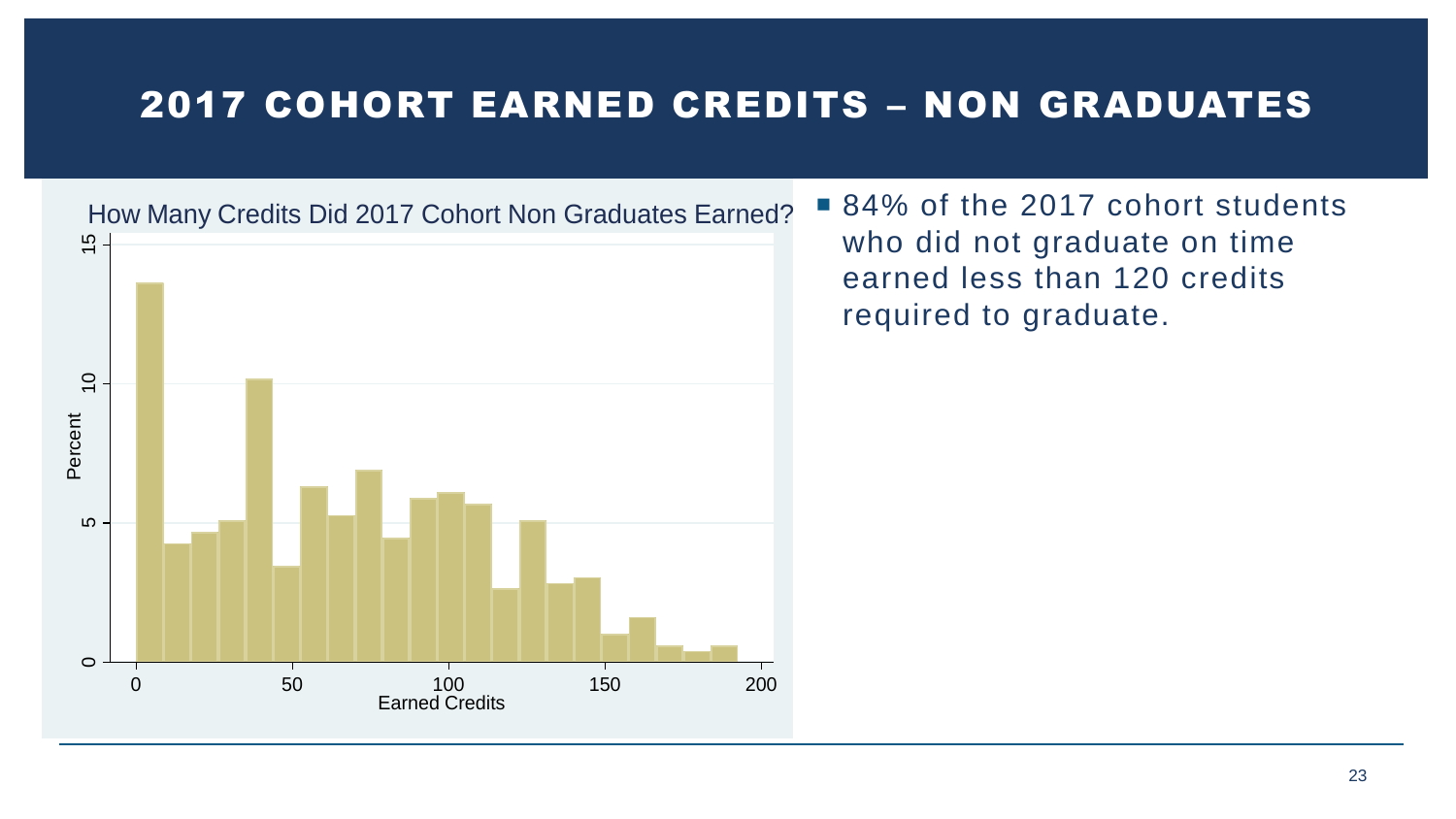# GRADUATION STATUS BY COLLEGE COURSE ENROLLMENT FOR 2017 COHORT



#### \*this refers to students who enrolled at least one college level courses during their four year high school period

#### 24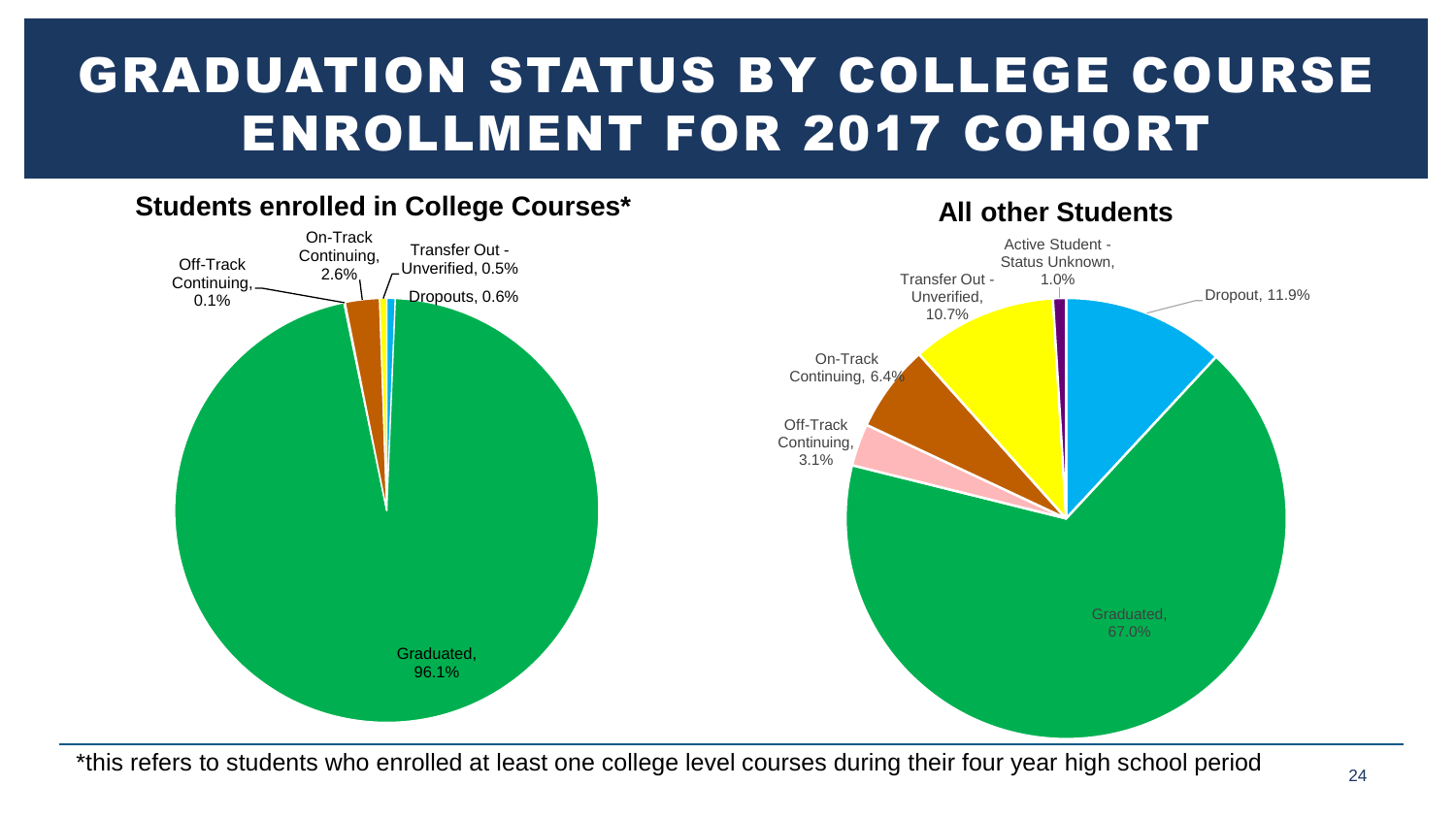# MAGNET STUDENTS ENROLLED IN COLLEGE COURSES – 2017 COHORT